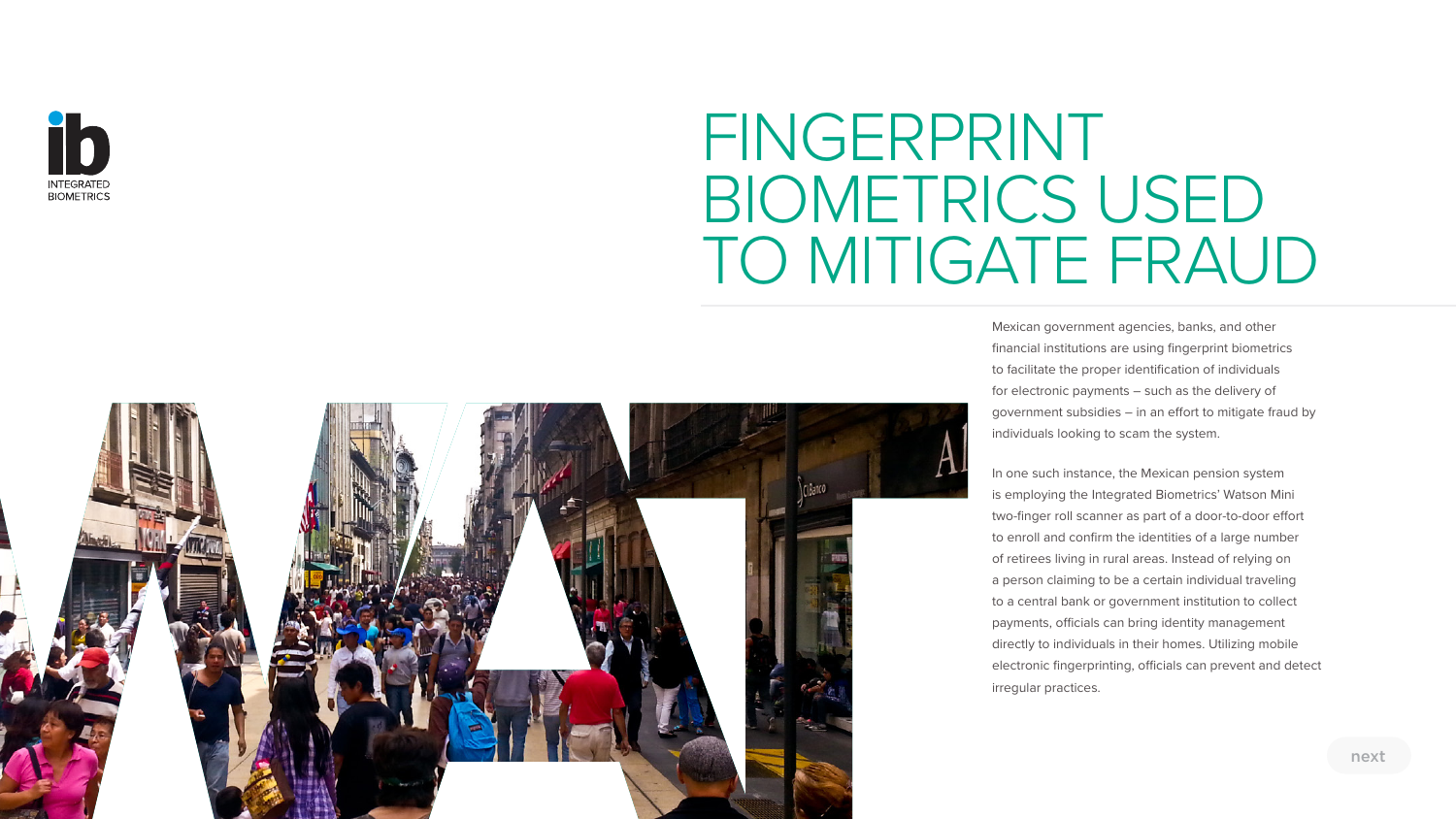Fingerprint Biometrics Used To Mitigate Fraud



**PRODUCT SPECIFICATIONS**

Amazingly small, incredibly durable, remarkably efficient FAP 45 scanner

IB's patented Light Emitting Sensor (LES) film produces the highest quality fingerprint images in the certified market

**APPLICATIONS** Standalone fingerprint scanner

Embedded module for mobile applications also available

After confirming retirees' identities and enrolling them into the pension system, funds can be safely and efficiently delivered electronically. This saves institutions millions of dollars on phony payouts and prosecutions of con artists and identity thieves.

The easy-to-use Watson Mini FBI Appendix F certified multi-fingerprint scanner is small, light, and fast thanks to Integrated Biometrics' patented light emitting sensor (LES) film technology.